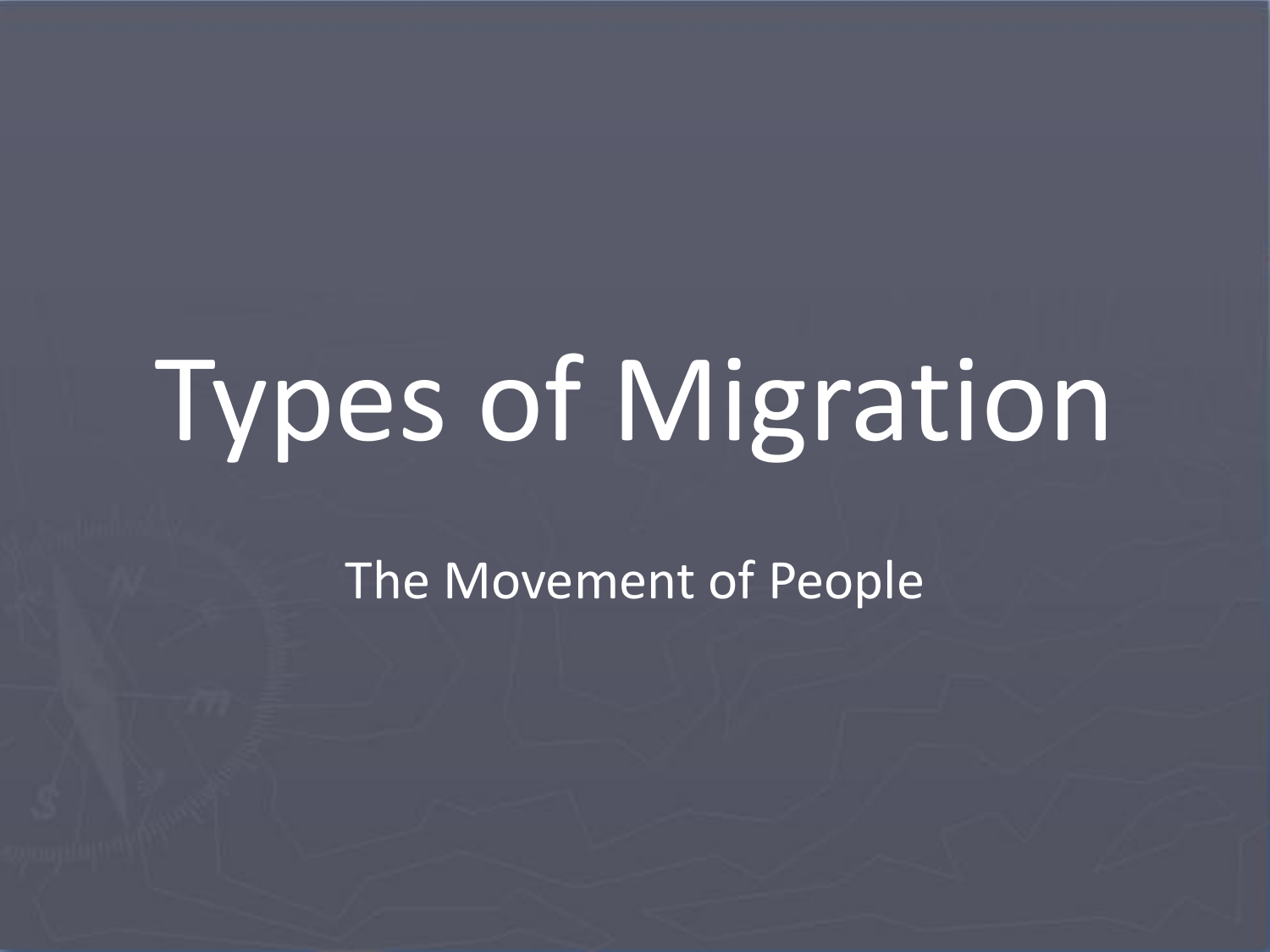## Migration Defined

- Migration is the semipermanent movement of people from one place to another
- Types of Migration:
	- Immigration: The movement of people IN to a new area
	- Emigration: The movement of people OUT of an area

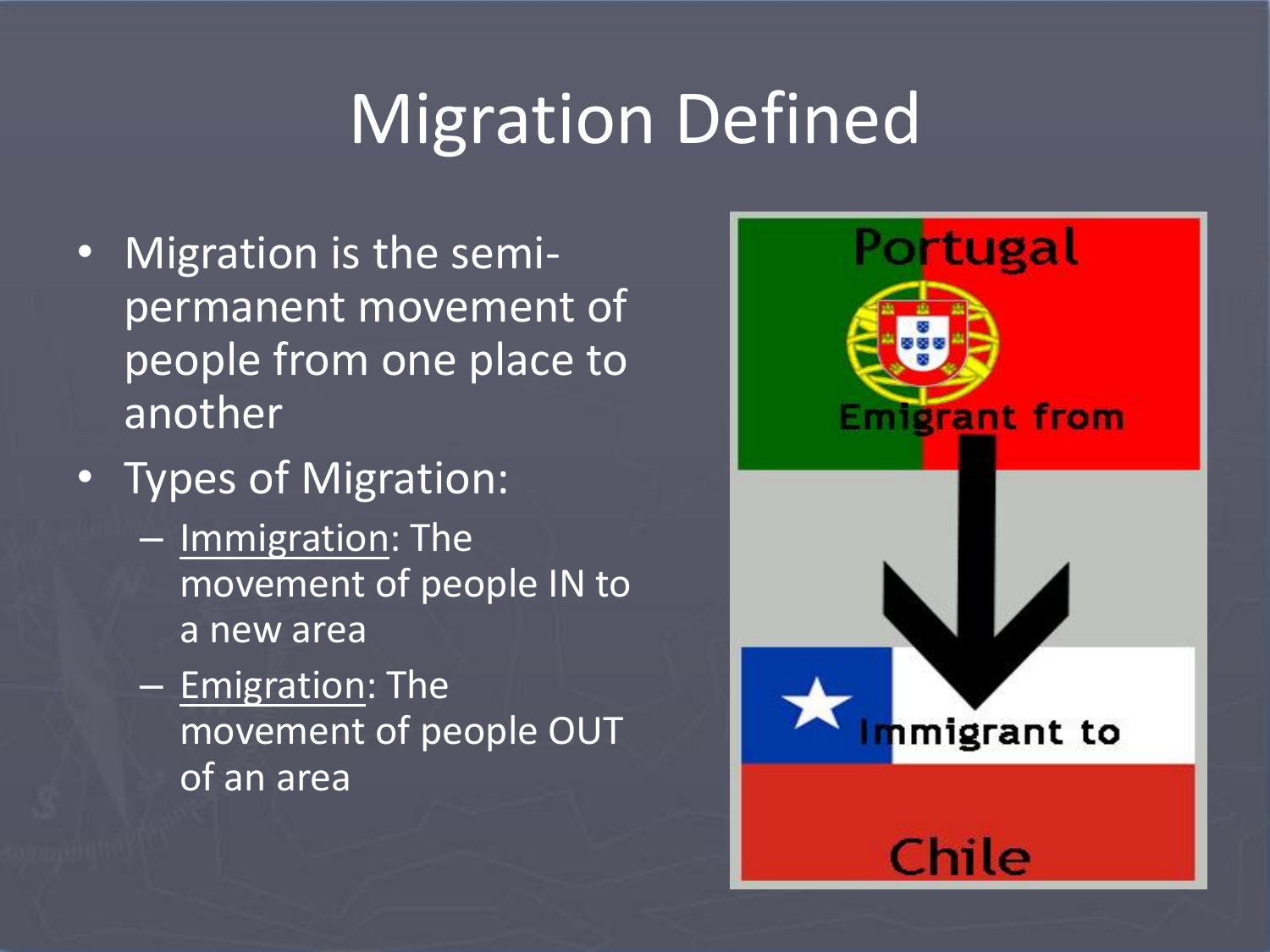## Why migration matters

– When combined with the Natural Increase Rate the Net Migration Rate (Immigrants-Emigrants=Net Migration Rate) gives us a better idea of the changes in population of an area.

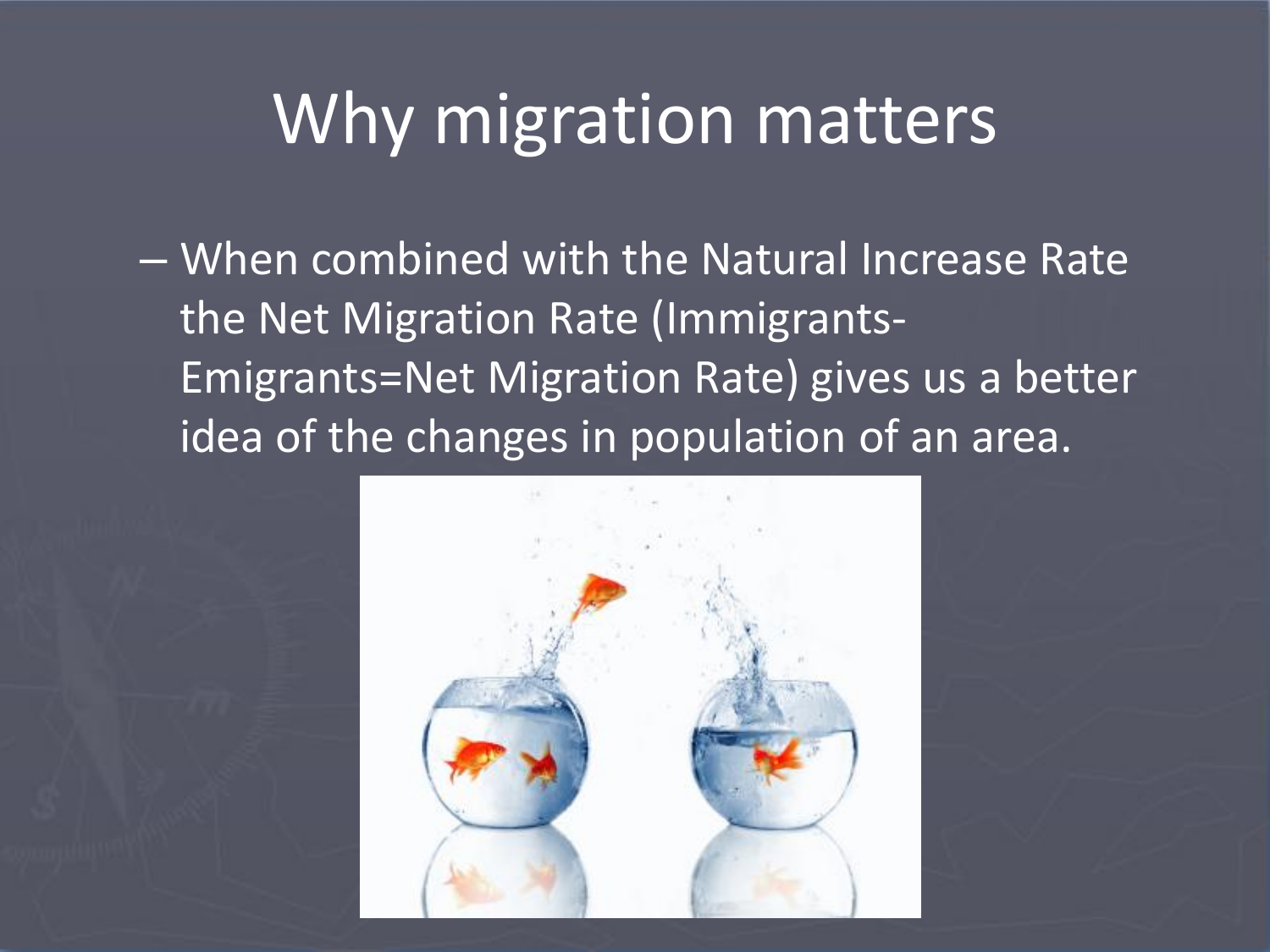# Reasons for Migration

- Economic
	- The search for new job opportunities
		- The most common reason for migration
- **Social** 
	- Migration for cultural reasons, or to be with family members
- **Political** 
	- Often people are forced to leave areas because of the political climate
- Natural
	- People migrate in search for better climate conditions or to be closer to particular landforms
		- Ex. Oceans, Mountains, Lakes, etc…

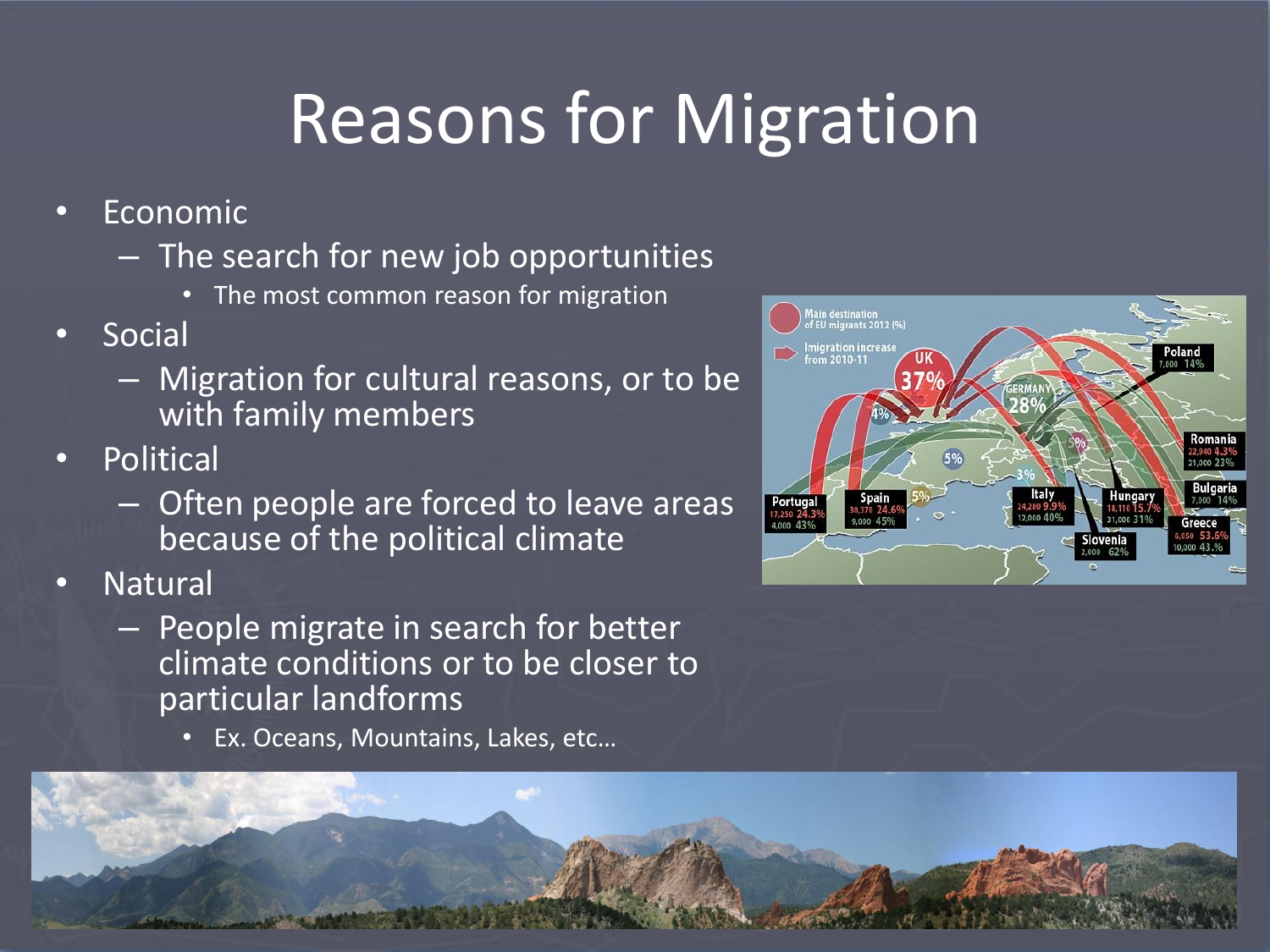#### Types of Migration: Forced Migration

- Human Trafficking
	- Slavery and modern practices where people are captured or sold as property



- Refugees
	- People who are forced to leave their homes because of economic, social, political, or natural reasons

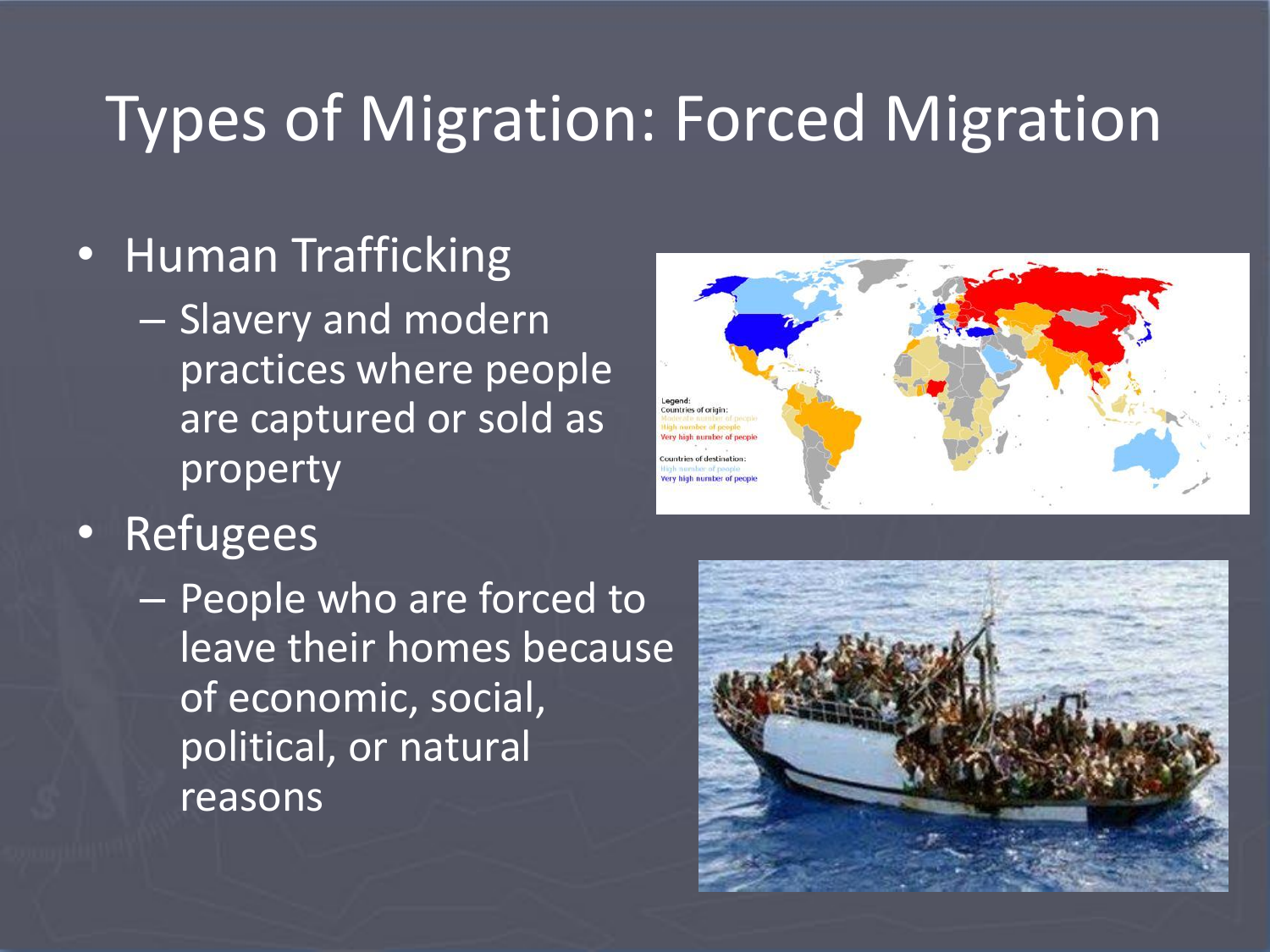# Types of Migration: Illegal Migrants

- Illegal Migrants: People who migrate to an area without going through the proper process of visa and passport applications
	- Often undocumented Living there without the government knowing



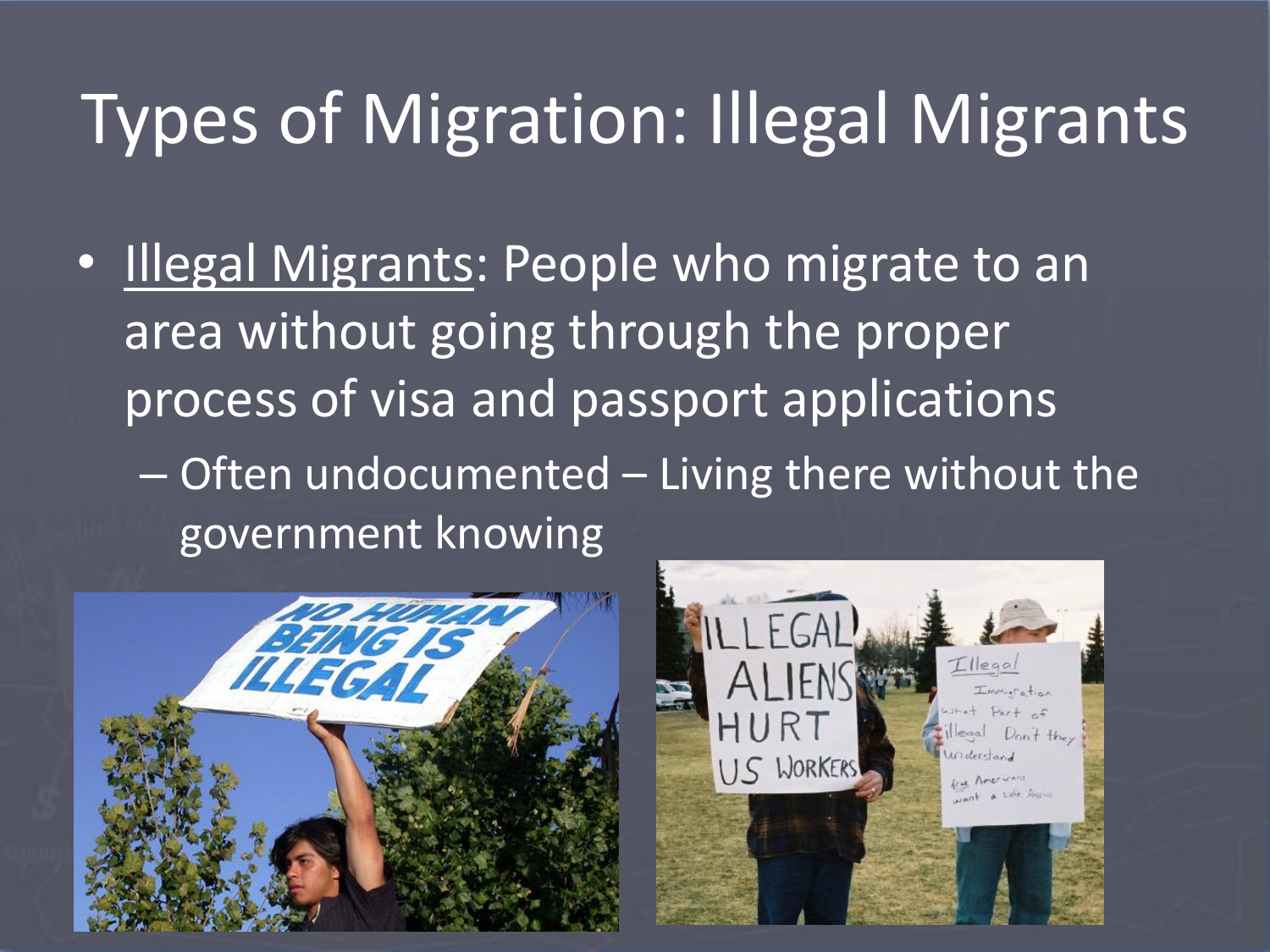#### Types of Migration Cyclical Migration

- People who move back and forth between places in a cycle
	- Seasonal Migrants: Workers who move to an area for a season or period but maintain their full time home somewhere else
	- Nomadic Migration: People without one set home, but move between a series of different grazing pastures for their animals.